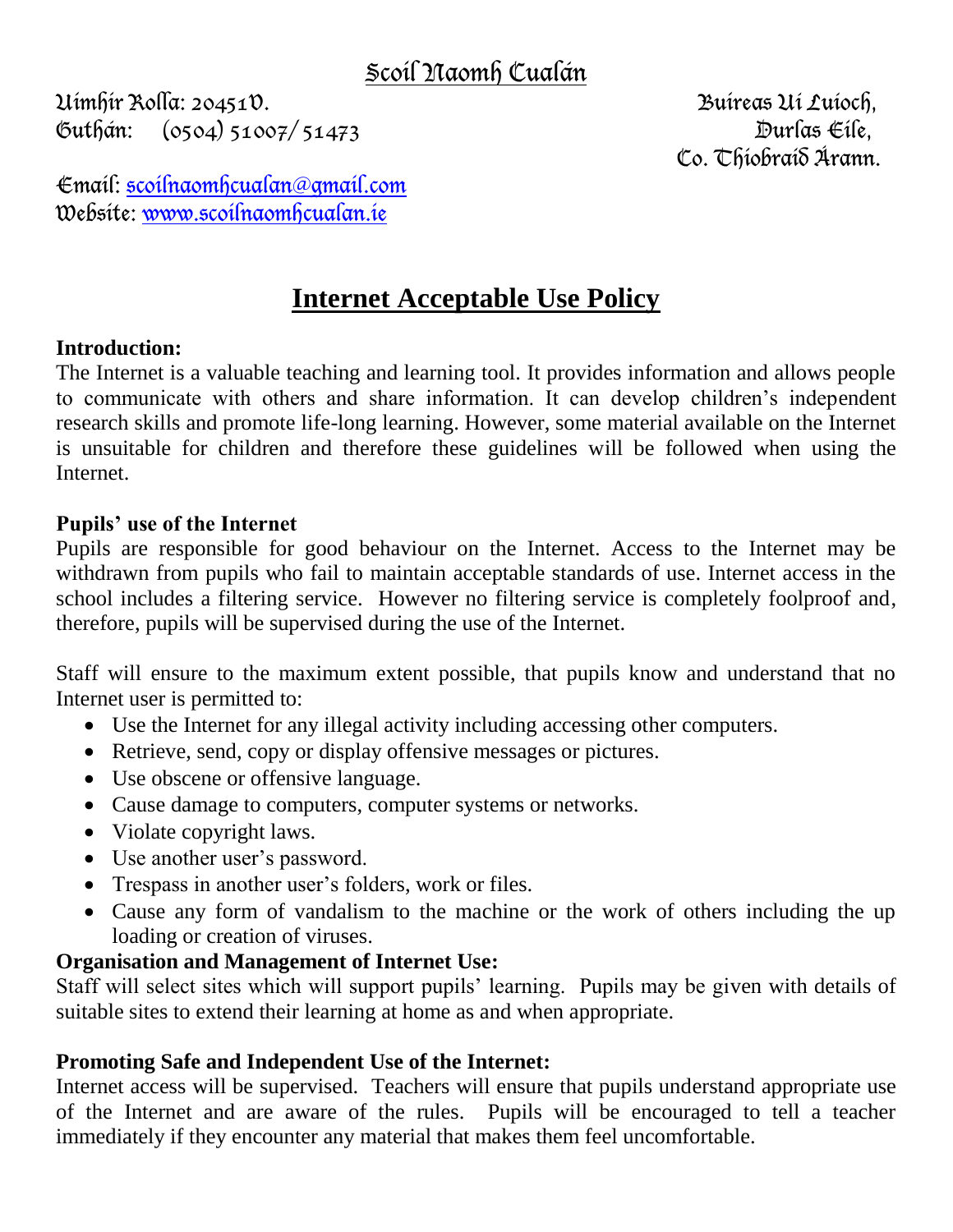#### **Children's Use of E-mail**

Children in school must only use e-mail for educational purposes and e-mails will be checked before being sent. Pupils will not be allowed to send personal e-mails from the school system without permission. In-coming -email will be regarded as public and may be examined by any staff member. **The use of chat rooms is forbidden**.

#### **School and Local Website**

The school website [www.scoilnaomhcualan.ie](http://www.scoilnaomhcualan.ie/) and local website [www.borrisoleigh.ie](http://www.borrisoleigh.ie/) are used on occasion to showcase the work of the pupils in the school. From time to time pupils' photographs may be displayed on the website. Strict Child Protection Procedures will be followed when photographs or news items appear on the website

This policy was ratified by the Board of Management on: 25/05/2015

Signed: Chairperson Board of Management)

# **APPENDIX 1**

Dear Parents,

As part of the school's ICT programme we will be offering pupils supervised access to the Internet. As you are probably aware, the Internet contains a vast amount of information but unfortunately not all of this is suitable for children and so we have produced an Acceptable Use Policy specifying our guidelines.

Before being allowed to use the Internet, all pupils must obtain parental permission. We therefore ask that both you and your child sign the enclosed from as evidence of your approval and acceptance of the school rules on this matter. A copy of our Acceptable Use Policy is available to read on our school website www.scoilnaomhcualan.ie.

Please read the AU Policy carefully.

**Name of Pupil…………………………… Class: ……………………………..**

**I allow my child (***Name***): ……………………………… to use the Internet in school and accept school rules on this matter.** 

**Signature of Parent ……………………………………**

**Signature of Pupil ……………………………………**